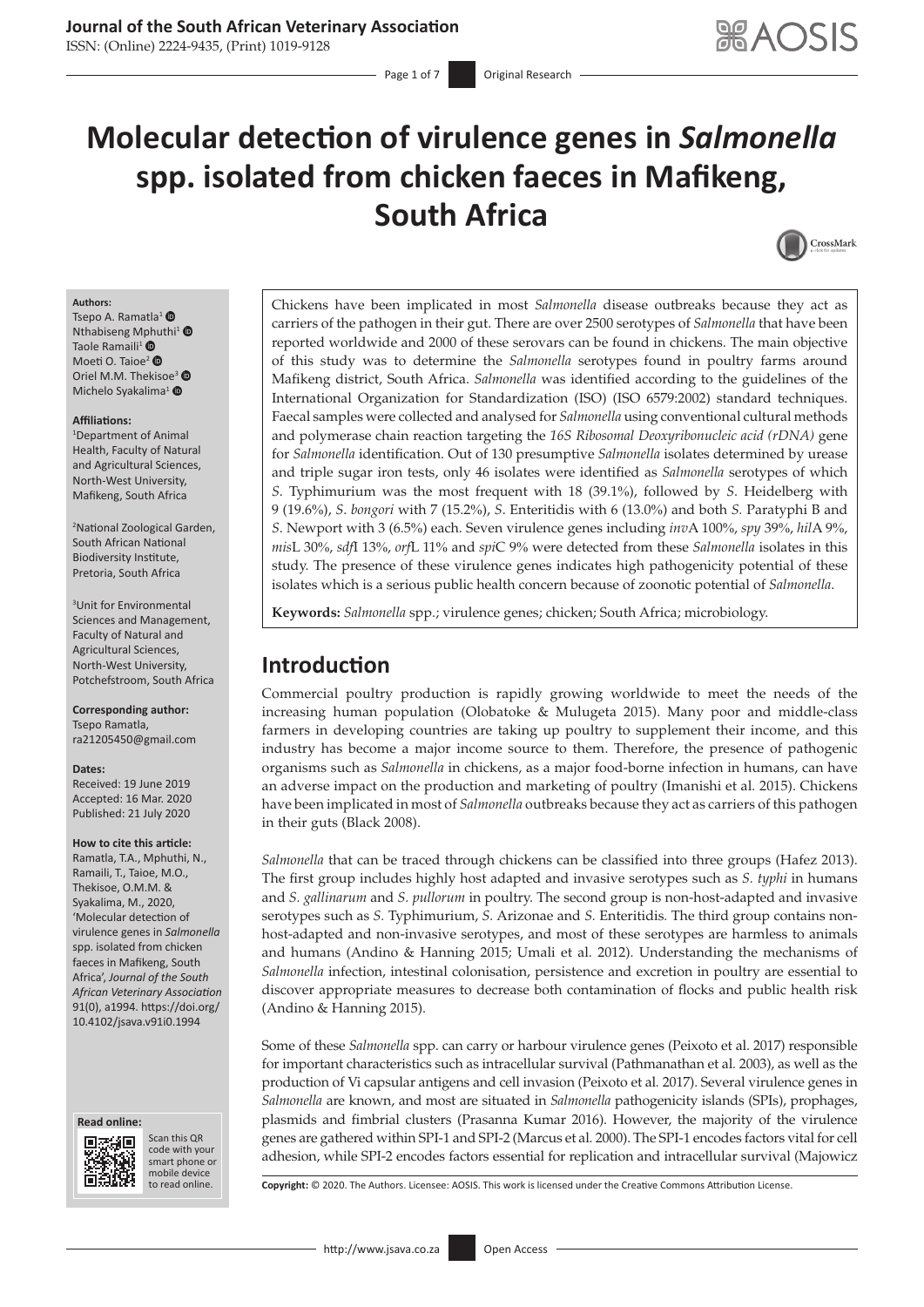et al*.* 2010). The SPIs play important roles in invasion, antibiotic resistance, adhesion, systemic infection, fimbrial expression, toxin production, intracellular survival, and  $Mg^{2+}$  and iron uptake (Kim & Ju Lee 2017; Majowicz et al*.* 2010).

The role played by the virulence genes of *Salmonella* species, are known based on observations made on epithelial cells. The *inv*A gene for instance affects the host cell by delivery of type III secreted effectors, for mutant phenotype, and is also essential for invasion of epithelial cells (El-Sharkawy et al. 2017; Marcus et al*.* 2000). The *inv*A gene has been confirmed to be present in *Salmonella* species only and hence is used in the genetic diagnosis of *Salmonella* species (Fekry, Ammar & Hussien 2018).

The operon *spv* (*Salmonella* plasmid virulence) is considered as one of the virulence plasmids of numerous *Salmonella*  serotypes that generate systemic disease (Castilla et al*.* 2006). It harbours five genes *spv*RABCD (Rotger & Casadesús 1999) that have been identified to contribute to its pathogenicity (Card et al*.* 2016; Haneda et al. 2012). The presence of *Hil*A gene in *Salmonella* is essential for the expression of the type III secretion system (TTSS) components, and it encodes the central regulator *Hil*A (Borges et al*.* 2013). This gene (*Hil*A) is required to induce apoptosis of macrophages and invade epithelial cells (Borges et al*.* 2013). The *sip*C gene acts as a translocase, mediating bacterial entry into epithelial (Prasad 2012). On the other hand, *spi*C acts to modulate invasion gene expression (Hayward & Koronakis 1999).

The main objective of this study was to detect prevalent *Salmonella* serotypes in chicken faeces from poultry farms around Mafikeng in South Africa and assess the presence of virulence genes using conventional polymerase chain reaction (PCR) assays.

# **Materials and methods Sampling site**

The study area covered Mafikeng in North West Province, South Africa, as shown in Figure 1. The province is the second largest chicken producer in South Africa at 21.3% after the Western Cape with 21.9%. The longitude and latitude of the district are 25°50′E and 25°55′N, respectively. Temperatures range from 3 °C to 21 °C in the winter and from 17 °C to 31 °C in the summer. The average rainfall is 360 mm.

#### **Sample collection**

A list of poultry farms in the Mafikeng area was compiled using the records of the provincial Department of Agriculture of North West provincial government. A few farms in the south, east, north and west were randomly selected, the farmers were approached and those who agreed were included in the study. Sampling sites were therefore conveniently selected. Sterile spatulas were used to collect samples of freshly passed poultry droppings in sterile universal sampling bottles.



*Source*: Show Me, n.d., Maps of South Africa (Mafikeng, Ngaka Modiri Molema), viewed 17 May 2019, from <https://showme.co.za/facts-about-south-africa/the-maps-of-south-africa/> **FIGURE 1:** Map of South Africa, the red part, shows Mafikeng within the North West province

Samples were collected at three different points in each poultry farm once a week. This was performed to have a good representation and distribution of the organisms. After collection, samples were packed in properly labelled sterile polyethylene bags and transported in a sterilised icebox and processed immediately upon arrival to the laboratory.

#### **Isolation and identification of** *Salmonella*

Each faecal sample (1 g) was weighed and transferred into a sterile container. A volume of 10 mL of buffered peptone water (BPW Oxoid, Biolab, South Africa) was added into each sample and then homogenised by vortexing for about 2 minutes followed by incubation at 37 °C  $\pm$  1 °C for 18 hours - 24 hours Thereafter, 1 mL of the sample was transferred to 10 mL of Mueller–Kauffmann Tetrathionate Novobiocin (MKTTn) broth (Sigma-Aldrich, S.A. Barcelona, Spain) which was incubated at 4.5 °C for 6 h. Then, 1 mL was transferred from MKTTnB to 10 mL of Rappaport–Vassiliadis medium with soya (RVS) broth (Sigma-Aldrich, S.A. India) and incubated at 36 °C for 24 h. A 1 mL aliquot from the RVS broth was then transferred to a 30% glycerol solution (EMD chemicals, United States [US]) and stored at −20 °C for later use.

#### **Culturing of** *Salmonella* **on selective agar plates**

After incubation, a loopful of the enriched cultures of RVS broth was streaked separately onto two selective agar plates: Xylose Lysine Deoxycholate agar (XLD) (Merck, Wadeville, South Africa) and Brilliant Green Agar (BGA) (Scharlau Chemie S.A. Barcelona). These plates were incubated in an overturned position at 37 °C  $\pm$  1 °C for 18 h – 24 h. Following incubation, the black and pink colonies with or without black centre on XLD agar, the colourless or opaque white colonies surrounded by pink or red zone and the red colonies on BGA were identified as suspected *Salmonella.* Suspected colonies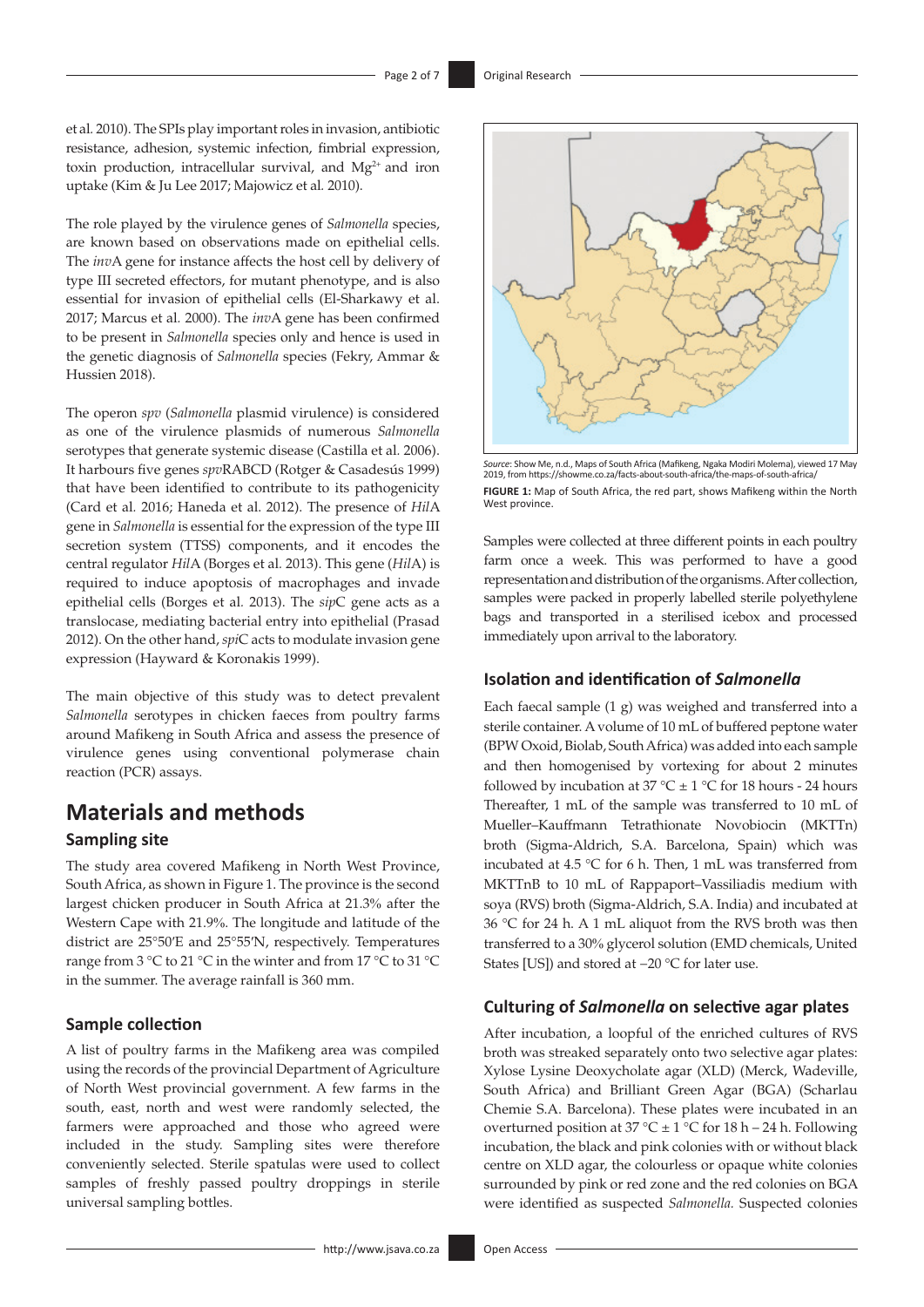of *Salmonella* spp. were then confirmed according to the guidelines of ISO 6579: 2002. Such colonies were picked out and streaked on Nutrient agar (NA) (Merck, Wadeville, South Africa) and incubated at  $37^{\circ}$ C  $\pm$  1  $^{\circ}$ C for 18 h - 24 h.

#### **Biochemical identification**

All gram-negative, rod-shaped bacteria were subjected to preliminary biochemical tests. The presumptive identification of *Salmonella* colonies was carried out using urease and triple sugar iron (TSI) tests. Two to three purified colonies of the presumptive *Salmonella* isolates from the 24-h NA plates were subjected to the urea broth and incubated at 37 °C for 18 h – 24 h. Presumptive *Salmonella* colonies were also carried out by stabbing the butt of TSI slants, and the slants were incubated at 37  $\degree$ C and examined after 18 h – 24 h for gas production, hydrogen sulphide production and carbohydrate fermentation. The analytical profile index (API) 20E (BioMerieux, Marcy l'Etoile, France) was used for identification, and indices were generated for the diverse isolates and used to verify their identities using the API webTM identification software. Biochemical identification was performed in order to get presumptive positives and as part of a large set of other experiments that were being conducted on the samples.

#### **Genomic deoxyribonucleic acid extraction**

Genomic deoxyribonucleic acid (DNA) was extracted using Fungal/Bacterial Soil Microbe DNA Mini Prep kit according to the manufacturer's instructions (Zymo-Research, US). Extracted DNA was eluted with 100 *µ*L of DNA elution buffer into clean 1.5 mL micro-centrifuge tube and stored at −20 °C for molecular confirmation of the *Salmonella* species and detection of virulence genes.

### **Molecular identification of** *Salmonella* **serovars using** *16S rDNA* **gene**

Polymerase chain reactions were conducted using the Universal primers: forward (5'-AGA GTT TGA TCC TGG CTC AG-3') and the Reverse (5'-ACG GCT ACC TTG TTA CGA CTT-3'), with the reaction volume of  $25 \mu L$  containing 12.5 *µ*L PCR Master Mix, 2 *µ*L template DNA, 8.5 *µ*L nuclease free water and  $1 \mu$ L of each oligonucleotide primer using an Engine T100 ThermalTM cycler (Bio-Rad, Singapore). The

thermo cycling conditions consisted of an initial denaturation step at 95 °C for 5 min followed by 35 cycles of denaturation at 94 °C for 30 s, annealing at 61 °C for 30 s and extension at 72 °C for 5 min, and finally a single and final extension step at 72 °C for 7 min. Polymerase chain reaction products were identified by electrophoresis on 2% (weight per volumne [w/v]) agarose gel stained with ethidium and visualised under ultraviolet light on a ChemiDoc Imaging System (Bio-Rad ChemiDocTM MP Imaging System, Hertfordshire, United Kingdom).

#### **Deoxyribonucleic acid sequencing**

Amplified PCR products were sequenced using an ABI PRISM® 3500XL DNA Sequencer (Applied Biosystems) at Inqaba Biotechnical Industrial (Pty) Ltd. (Pretoria, South Africa). The acquired sequences were aligned on GenBank database using Basic Local Alignment Search Tool (BLAST) ([www.ncbi.nlm.nih.gov/BLAST\)](www.ncbi.nlm.nih.gov/BLAST) from the National Center for Biotechnology Information (NCBI) to identify sequences with high similarity.

#### **Detection of virulence genes using polymerase chain reaction**

Seven pairs of published oligonucleotide primers were used to detect the virulence genes using PCR. The individual PCRs, for each virulent gene, were set up in a 25 *µ*L, which consisted of 12.5 *µ*L AmpliTaq Gold® 360 PCR Master Mix (AmpliTaq Gold® DNA Polymerase 0.05 units/*µ*L, Gold buffer 930 mM Tris/HCl pH 8.05, 100 mM KClO, 400 mM of each dNTP and 5 mM MgCl<sub>2</sub>) (Applied Biosystems, California, US). Then, 2.5 mM of each primer, 2  $\mu$ L of template DNA and ddH<sub>2</sub>O were added to make the final volume. Test DNA was replaced with 5 *µ*L of sterile nuclease-free water as negative control. Cycling conditions for PCR as well as the information of the published primers used are detailed in Table 1.

#### **Phylogenetic analysis**

All confirmed sequencing results were edited by using Bio-Edit software (Hall 1999) and saved as FASTA format. The sequences were used to search the GenBank database with the BLASTn algorithm to find out the relative Phylogenetic positions. The sequences were aligned by using the multiple alignment fast Fourier transform (MAFFT) programme 6.8464

**TABLE 1:** Primers sequences, source of primers for amplification and polymerase chain reaction conditions used for in this study.

|      | Target gene Sequence (5'-3')                                    | Amplicon size (bp) Conditions |                                                                                                                                 | References          |  |  |  |
|------|-----------------------------------------------------------------|-------------------------------|---------------------------------------------------------------------------------------------------------------------------------|---------------------|--|--|--|
| invA | GTGAAATTATCGCCACGTTCGGGCAA<br><b>TCATCGCACCGTCAAAGGAACC</b>     | 280                           | 94 °C for 5 min, 94 °C for 45 s, 58 °C for 45 s, 72 °C Ekwanzala et al. 2017<br>for 70 min, 72 °C for 7 min, 30 cycles          |                     |  |  |  |
| SdfI | <b>TGTGTTTTATCTGATGCAAGAGG</b><br><b>TGAACTACGTTCGTTCTTCTGG</b> | 303                           | 95 °C for 2 min, 95 °C for 1 min, 57 °C for 1 min, 72 Mohd Afendy & Son 2015<br>°C for 2 min; 72 °C for 5 min, 30 cycles        |                     |  |  |  |
| Spy  | <b>TTGTTCACTTTTTACCCCTGAA</b><br><b>CCCTGACAGCCGTTAGATATT</b>   | 401                           | 95 °C for 2 min, 95 °C for 30 s, 57 °C for 30 s, 72 °C Alvarez et al. 2004<br>for 30 s, 72 °C for 4 min, 30 cycles              |                     |  |  |  |
| hilA | CGGAACGTTATTTGCGCCATGCTGAGGTAG<br>GCATGGATCCCCGCCGGCGAGATTGTG   | 784                           | 94 °C, 5 min, 94 °C for 1 min, at 65 °C for 1 min, 72 Modarressi & Thong 2010<br>°C for 1 min, 72 °C for 10 min, 30 cycles      |                     |  |  |  |
| misL | GTCGGCGAATGCCGCGAATA GCGCTGTTAACGCTAATAGT                       | 400                           | 94 °C for 3 min, 94 °C for 1 min, 58 °C for 1 min, 72 Zishiri, Mkhize & Mukaratirwa<br>°C for 1 min, 72 °C for 5 min, 35 cycles | 2016                |  |  |  |
| orfL | GGAGTATCGATAAAGATGTT GCGCGTAACGTCAGAATCAA                       | 550                           | 94 °C for 3 min, 94 °C for 1 min, 58 °C for 1 min,<br>72 °C for 1 min, 72 °C for 5 min, 35 cycles                               | Zishiri et al. 2016 |  |  |  |
| spiC | CCTGGATAATGACTATTGAT AGTTTATGGTGATTGCGTAT                       | 309                           | 94 °C for 3 min, 94 °C for 1 min, 55 °C for 60 min, 72 Zishiri et al. 2016<br>°C for 60 min, 72 °C for 5 min, 30 cycles         |                     |  |  |  |

bp, base pairs; min, minute; s, second; h, hour.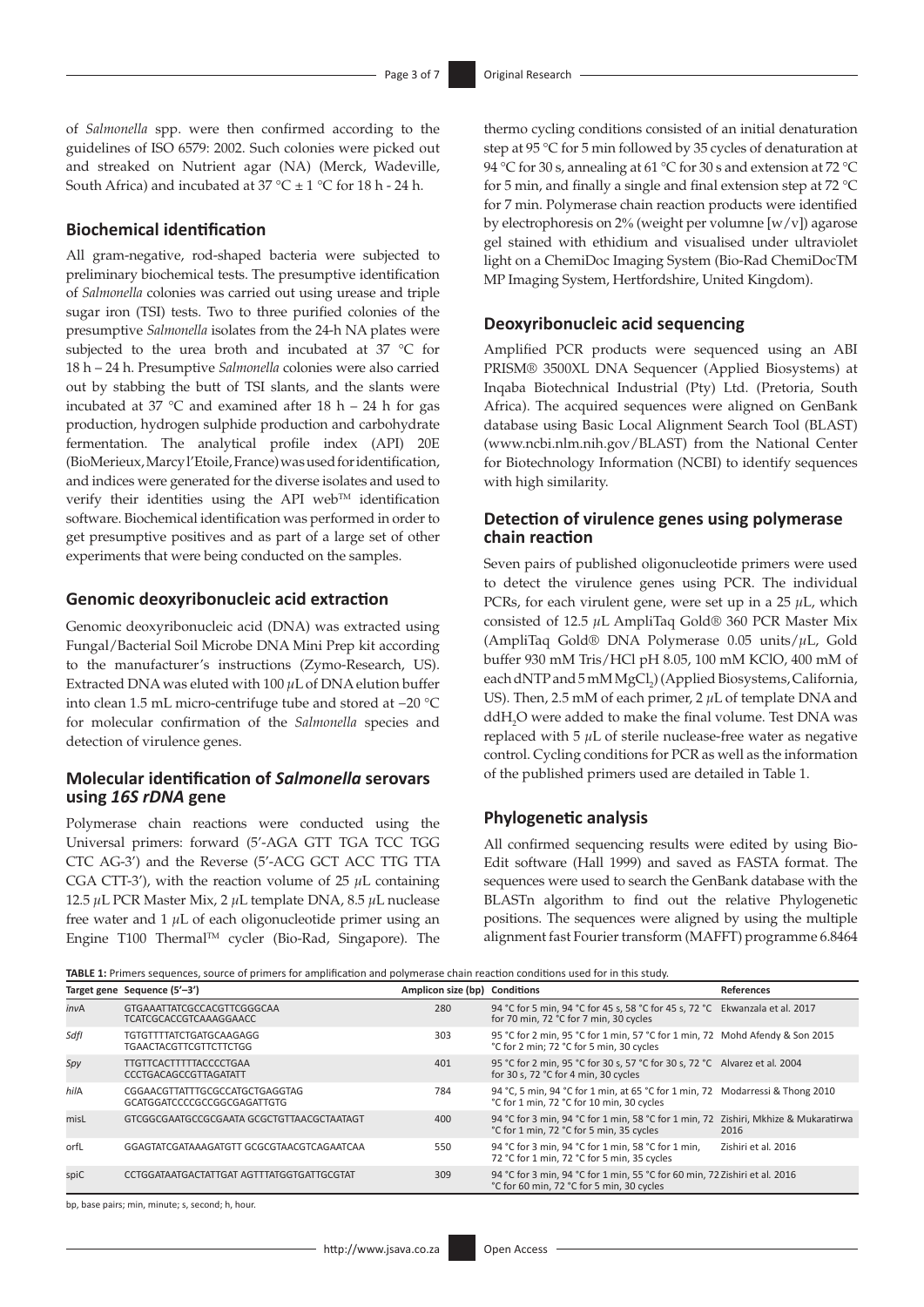to conduct multiple and pairwise sequence alignments against corresponding nucleotide sequences retrieved from GenBank. Evolutionary distance matrices were generated as described previously by Jukes and Cantor (1969). Phylogenetic analysis was performed using MEGA version 7 (Kumar, Stecher & Tamura 2016), and neighbour-joining (NJ), maximumparsimony, and maximum likelihood methods were used for the construction of the trees. Bootstrap analyses were performed using 1000 replications for NJ, maximumparsimony, maximum likelihood. Recognised chimeric sequences were identified using the Chimera Buster 1.0 software. Manipulation and tree editing were carried out using Tree View (Timme et al*.* 2013).

#### **Statistical analysis**

Descriptive statistics, particularly proportions, percentages, means and standard deviations, were determined using Excel software (2013).

#### **Ethical considerations**

Prior to the commencement of the study, the research proposal was approved based on Animal Research Ethics Committee (NWU-00274-18-A5) guidelines by North-West University Research Ethics Regulatory Committee (NWU-RERC).

### **Results**

### **Prevalence of** *Salmonella* **infection in chicken's droppings**

Out of 130 presumptive *Salmonella* isolates, only 46 (35.4%) isolates were identified as *Salmonella* species after blasting to identify sequences with high similarity. The predominant *Salmonella* serovars isolated were *S.* Typhimurium 18 (39.1%), *S.* Heidelberg 9 (19.6%), *S. bongori* 7 (15.2%), *S.* Enteritidis 6 (13.0%), *S. enterica* Paratyphi B 3 (6.5%) and *S.* Newport 3 (6.5%). The sequences obtained from this study are accessible from GenBank database and were given accession numbers, as shown in Table 2.

#### **Phylogenetic analysis of the** *Salmonella* **isolates from chickens**

A phylogenetic tree for *Salmonella* isolates from chickens was constructed to understand the genetic closeness of *Salmonella* strains with other related strains from different countries inside and outside the African continent. *Shigella fleneri*  (KY199565) from the family Enterobacteriaceae was used as an out-group for the *16S-Ribosomal Deoxyribonucleic acid* gene. The resulting NJ revealed that strain *S.* Heidelberg clustered closely with sequences of the following *S.* Heidelberg: CP004086.1, originating from retail meats, humans and animals; CP016586.1, originating from food sources, human and animal; *S.* Tennessee: CP024164, originating from laboratory control strains and CP025217.1, originating from the food industry; *S. bongori*: MF289161.1, originating from the crops, and MG663480.1, originating from chicken faeces; *S. enterica* Paratyphi; CP006575.1, originating from bacteria

strain obtained from source laboratory of Zoonosis; *S.*  Typhimurium: CP014971.2, originating from humans and cattle; *S.* Enteritidis: CP018651.1, originating from the historical *S.* Enteritidis isolated between the 1940s and 1990s. The phylogenetic tree is shown in Figure 2.

#### **Distribution of virulence genes among**  *Salmonella* **isolates**

A representative detection of *Salmonella* virulence genes is shown in Table 3. The results revealed that 100% isolates were harbouring *inv*A gene, 39% harboured *spy* gene, 9%

|  |  |  |  |  | TABLE 2: Results of 46 isolates for analytical profile index, 16S Ribosomal   |
|--|--|--|--|--|-------------------------------------------------------------------------------|
|  |  |  |  |  | ribonucleic acid sequencing (polymerase chain reaction) and accession number. |

| <b>Isolates ID</b> | Sequence<br>length (bp) | 16S rRNA results       | API<br>identification            | Accession<br>number |
|--------------------|-------------------------|------------------------|----------------------------------|---------------------|
| C1                 | 971                     | Salmonella Enteritidis | Salmonella spp. MH356670.1       |                     |
| C <sub>2</sub>     | 1057                    | Salmonella Heidelberg  | $\ddot{}$                        | MH356671.1          |
| C <sub>3</sub>     | 1059                    | Salmonella Paratyphi B | $\ddot{}$                        | MH356672.1          |
| C <sub>4</sub>     | 979                     | Salmonella bongori     | $+$                              | MH356673.1          |
| C <sub>5</sub>     | 1009                    | Salmonella Newport     | $^{+}$                           | MH356674.1          |
| C <sub>6</sub>     | 1029                    | Salmonella Typhimurium | $\ddot{}$                        | MH356675.1          |
| C7                 | 979                     | Salmonella Typhimurium | $\ddot{}$                        | MH356676.1          |
| C <sub>8</sub>     | 1034                    | Salmonella Enteritidis | $\ddot{}$                        | MH356677.1          |
| C9                 | 1060                    | Salmonella Newport     | $^{+}$                           | MH356678.1          |
| C10                | 987                     | Salmonella Paratyphi B | $\ddot{}$                        | MH356679.1          |
| C11                | 994                     | Salmonella Typhimurium | $\ddot{}$                        | MH356680.1          |
| C12                | 1080                    | Salmonella Typhimurium | $\ddot{}$                        | MH356681.1          |
| C13                | 1049                    | Salmonella bongori     | $\ddot{}$                        | MH356682.1          |
| C14                | 1051                    | Salmonella Heidelberg  | Salmonella spp. MH356683.1       |                     |
| C15                | 1074                    | Salmonella Heidelberg  | $^{+}$                           | MH356684.1          |
| C16                | 1058                    | Salmonella Paratyphi B | $\ddot{}$                        | MH356685.1          |
| C17                | 1019                    | Salmonella bongori     | $\ddot{}$                        | MH356686.1          |
| C18                | 1069                    | Salmonella Newport     | $+$                              | MH356687.1          |
| C19                | 1019                    | Salmonella Heidelberg  | $\ddot{}$                        | MH356688.1          |
| C <sub>20</sub>    | 979                     | Salmonella Enteritidis | $\ddot{}$                        | MH356689.1          |
| C <sub>21</sub>    | 971                     | Salmonella bongori     | $\ddot{+}$                       | MH356690.1          |
| C <sub>22</sub>    | 1025                    | Salmonella Enteritidis | Salmonella spp. MH356691.1       |                     |
| C <sub>23</sub>    | 1050                    | Salmonella Typhimurium | $^{+}$                           | MH356692.1          |
| C <sub>24</sub>    | 1049                    | Salmonella bongori     | $\ddot{}$                        | MH356693.1          |
| C <sub>25</sub>    | 1012                    | Salmonella Heidelberg  | $\ddot{}$                        | MH356694.1          |
| C <sub>26</sub>    | 989                     | Salmonella Typhimurium | $\ddot{}$                        | MH356695.1          |
| C <sub>27</sub>    | 1062                    | Salmonella Heidelberg  | $^{+}$                           | MH356696.1          |
| C <sub>28</sub>    | 979                     | Salmonella Typhimurium | $\ddot{}$                        | MH356697.1          |
| C29                | 709                     | Salmonella Enteritidis | $^{+}$                           | MH356698.1          |
| C30                | 1056                    | Salmonella Typhimurium | Salmonella spp. MH356699.1       |                     |
| C <sub>31</sub>    | 895                     | Salmonella bongori     | $\ddot{}$                        | MH356700.1          |
| C <sub>32</sub>    | 1077                    | Salmonella Typhimurium | $\ddot{}$                        | MH356701.1          |
| C33                | 1087                    | Salmonella bongori     | $^{+}$                           | MH356702.1          |
| C <sub>34</sub>    | 1007                    | Salmonella Typhimurium | $\ddot{}$                        | MH356703.1          |
| C35                | 1034                    | Salmonella Typhimurium | $\ddot{}$                        | MH356704.1          |
| C36                | 868                     | Salmonella Typhimurium | $\ddot{}$                        | MH356705.1          |
| C <sub>37</sub>    | 1069                    | Salmonella Typhimurium | $\begin{array}{c} + \end{array}$ | MH356706.1          |
| C38                | 999                     | Salmonella Heidelberg  | Salmonella spp. MH356707.1       |                     |
| C39                | 1057                    | Salmonella Heidelberg  | $\begin{array}{c} + \end{array}$ | MH356708.1          |
| C40                | 938                     | Salmonella Enteritidis | $\ddot{}$                        | MH356709.1          |
| C41                | 848                     | Salmonella Typhimurium | $\ddot{}$                        | MH356710.1          |
| C42                | 925                     | Salmonella Typhimurium | Salmonella spp. MH356711.1       |                     |
| C43                | 721                     | Salmonella Typhimurium | $\ddot{}$                        | MH356712.1          |
| C44                | 986                     | Salmonella Typhimurium | $\ddot{}$                        | MH356713.1          |
| C45                | 933                     | Salmonella Typhimurium | $\ddot{}$                        | MH356714.1          |
| C46                | 1061                    | Salmonella Typhimurium | $\ddot{}$                        | MH356715.1          |

rRNA, *Ribosomal ribonucleic acid;* API, analytical profile index; bp, base pairs.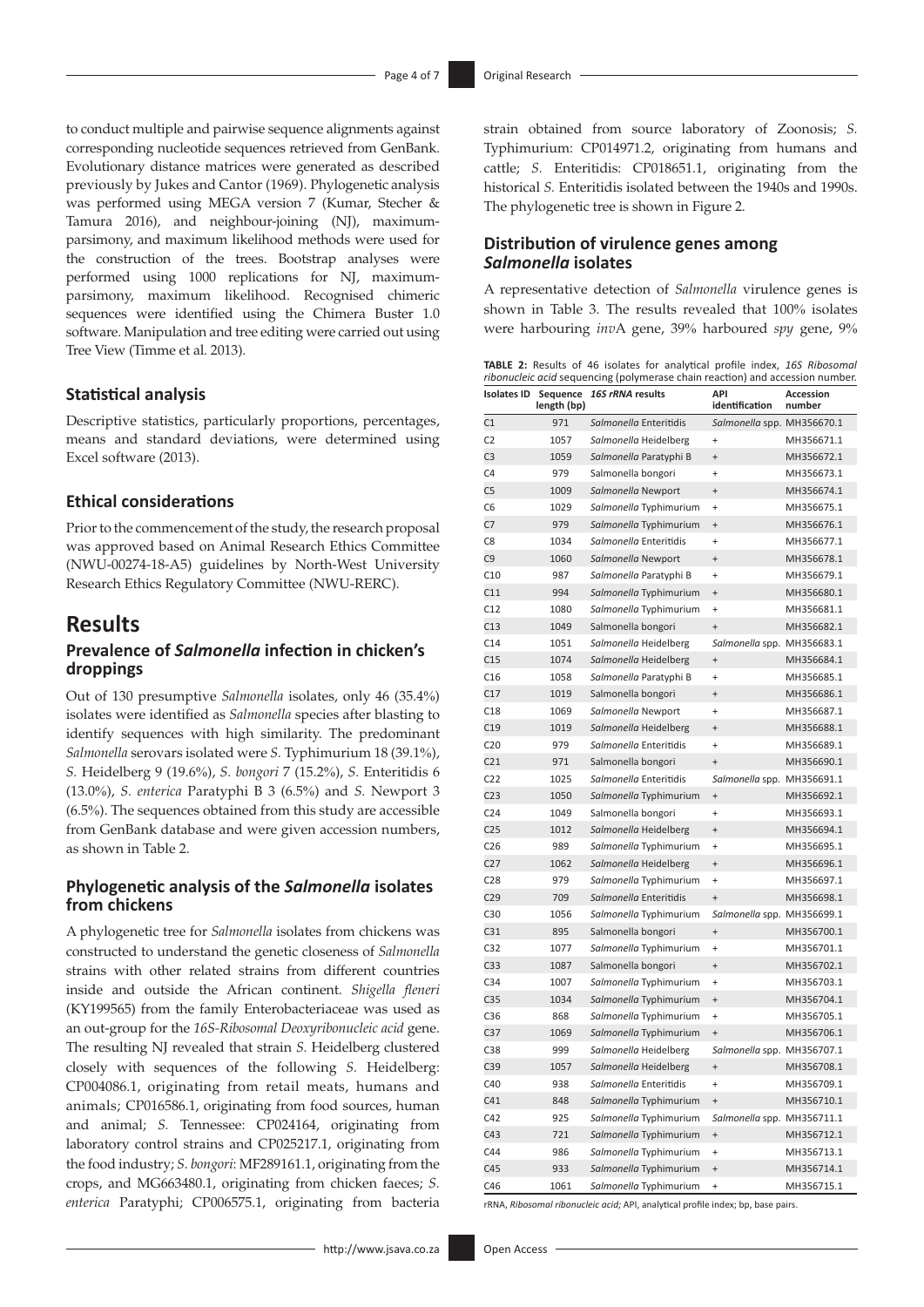

US, United States; UK, United Kingdom.

**FIGURE 2:** The phylogenetic relationship of *Salmonella* detected in the faeces from chickens. The tree was clustered with the neighbour-joining method using MEGA 7 package. Bootstrap values based on 1000 replications were listed as percentages at the nodes. The GenBank accession numbers are indicated at the branches of the tree. The scale bar indicates 0.01 substitutions per nucleotide position. Bootstrap values > 60% are shown.

**TABLE 3:** Prevalence of detected virulence genes from *Salmonella* isolates.

| <b>Isolates</b>                               | invA           | Spy                      | hilA         | misL                           | Sdf I | orfL           | spiC         |
|-----------------------------------------------|----------------|--------------------------|--------------|--------------------------------|-------|----------------|--------------|
| Salmonella<br>Typhimurium                     | 18             | 18                       |              | $\overline{7}$                 |       | $\overline{2}$ | $\mathbf{1}$ |
| Salmonella<br>Enteritidis                     | 6              | $\overline{\phantom{0}}$ | $\mathbf{1}$ | $\overline{2}$                 | 6     | $\mathbf{1}$   | $\mathbf{1}$ |
| Salmonella<br>Newport                         | 3              | $\overline{a}$           |              |                                |       |                |              |
| Salmonella<br>Heidelberg                      | 9              | L,                       | $\mathbf{1}$ | $\overline{2}$                 |       |                |              |
| Salmonella<br>Bongori                         | $\overline{7}$ |                          | $\mathbf{1}$ | $\overline{2}$                 |       | $\overline{2}$ | $\mathbf{1}$ |
| Salmonella<br>enterica serovar<br>Paratyphi B | 3              |                          | 1            | $\mathbf{1}$                   |       |                | 1            |
| <b>Total</b>                                  | 46             | 18(39%)                  | 4(9%)        | $14(30\%)$ 6(13%) 5(11%) 4(9%) |       |                |              |
|                                               |                |                          |              |                                |       |                |              |

harboured *hil*A gene, 30.1% harboured *mis*L gene and 13% harboured *sdf*I gene, while 11% harboured *orf*L gene and only 9% harboured *spi*C gene.

# **Discussion**

The primary objective of this study was to isolate and detect the types of *Salmonella* spp. from chicken droppings around Mafikeng, South Africa. Six *Salmonella* serovars were isolated, namely *S.* Typhimurium, *S.* Heidelberg, *S. bongori*, *S.* Enteritidis, *S.* Paratyphi B and *S.* Newport. All these serovars are known to be pathogenic in humans and cause salmonellosis (Fagbamila et al*.* 2017; Orji, Onuigbo & Mbata 2005; Tejada et al*.* 2016). Among the *Salmonella* isolates detected from this study, *S.* Typhimurium, *S.* Enteritidis and *S.* Newport have previously been reported in raw broiler samples by another study here in Mafikeng, South Africa (Olobatoke & Mulugeta 2015). The presence of these isolates, especially *S.* Typhimurium and *S.* Enteritidis as determined by this study, is a concern because they are known to cause serious human illness (Alvarez et al. 2004; Lapuz et al*.* 2008). A previous study of *Salmonella* isolates in South Africa undertaken by Kidanemariam, Engelbrecht and Picard (2010) between 1999 and 2006 revealed the 10 common *Salmonella* serotypes isolated: *S.* Newport, *S.* Typhimurium, *S.* Dublin, *S*. Enteritidis, *S.* Muenchen, *S.* Chester, *S*. Heidelberg, *S.* Hadar, *S.* Schwarzengrund and *S*. Mbandaka. Our study

did not isolate all these *Salmonella* species in the Mafikeng chicken samples but agrees with that study which identifies *S.* Typhimurium as the most prevalent isolate in poultry (Kidanemariam et al*.* 2010).

Many poor and middle-class farmers in developing countries are taking up poultry to supplement their income, and this industry has become a major income source to them. Unfortunately, there has also been an increase in human salmonellosis cases, and these have been linked with consumption of contaminated chicken products (Imanishi et al*.* 2015; Lebert et al*.* 2018; Olobatoke & Mulugeta 2015). Four of the serotypes detected in this study, namely *S.* Typhimurium, *S.* Enteritidis, *S.* Newport and *S.* Heidelberg, are in the top five most frequently isolated serotypes in poultry meat and in human disease in South Africa and elsewhere as indicated by the phylogenetic analysis. For example, *S.* Heidelberg was associated with the 2011 outbreak, *Salmonella* outbreak, in South Africa (Kidanemariam et al*.* 2010); *S.* Typhimurium was responsible for salmonellosis outbreak in Australia and in Germany from 2001 to 2005 (De Freitas Neto et al*.* 2010) and 63 *Salmonella* outbreaks in Italy (De Freitas Neto et al*.* 2010). Additionally, the majority of *Salmonella* cases worldwide are caused by *S.* serovar Enteritidis, from eggs and poultry meat (Backhans & Fellström 2012). *Salmonella enterica* serovar Paratyphi B has been linked with human outbreaks in the different countries like US (Harris et al. 2009), Australia (Levings et al. 2006), Canada (Stratton et al. 2001) and European countries (Miko et al. 2002). This is noteworthy as it highlights the possibility that the detected strains from this study may also play a significant role in human disease here in the province if proper sanitary measures are not applied. The phylogenetic analysis also revealed that the *Salmonella* isolates found in this study are very similar to other genotypes previously identified in several other sources, including humans, milk, chickens and other animals. This therefore indicates that the strains that were found in chickens could easily be circulating in other poultry, livestock, animal products and/or humans.

The disease causing potential of *Salmonella* isolates is derived from the virulent genes that they may carry. So, this study undertook to determine the presence of these virulent genes to understand how potentially pathogenic the strains were (Ekwanzala et al*.* 2017; Sunar et al*.* 2014). Forty-six (*n* = 46) *Salmonella* isolates were analysed for the presence of seven known virulence genes, namely *inv*A, *Sdf*I, *hil*A, *misL*, *Spy*, *orfL* and *spiC*. It was interesting to note that all the tested virulence genes were detected by this study in differing proportions. All 46 (*n* = 46) isolates were positive for *inv*A, indicating that all of them have the ability to invade and to cause gastroenteritis (Ekwanzala et al*.* 2017; Hu et al*.* 2008; Lan et al*.* 2018; Odjadjare & Olaniran 2015; Sunar et al*.* 2014) and can survive in macrophages (Goodman et al*.* 2017). The inner membrane of *Salmonella* contains protein coded for by invA, which is vital for invasion into epithelial cells (Salehi, Mahzounieh & Saeedzadeh 2005). This gene (*inv*A) is found in Pathogenicity island-1 and it is a TTSS apparatus, which secretes invasion effectors like invasion factor A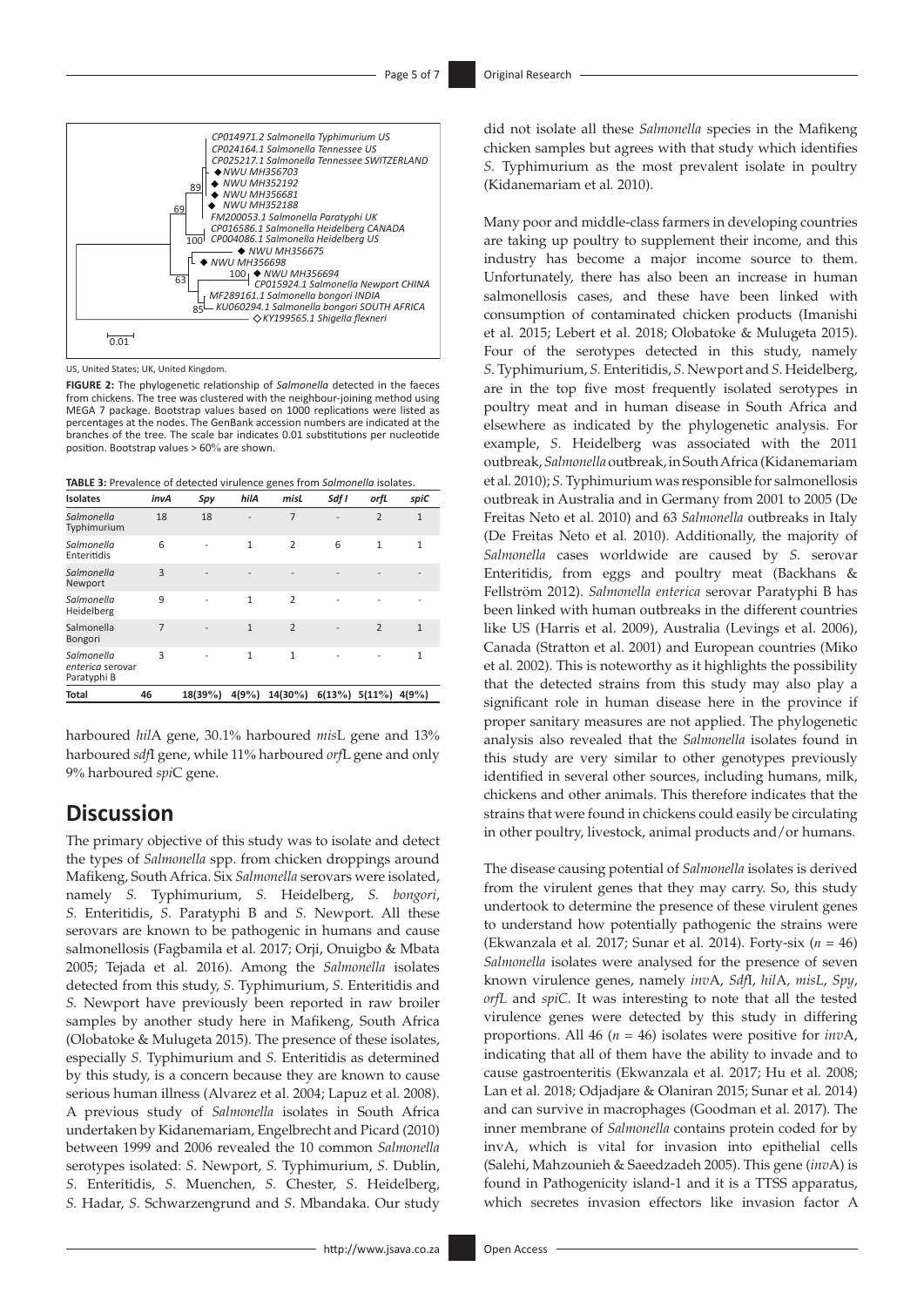(Sabbagh et al*.* 2010). Eighteen isolates harboured *spy*, and these isolates were identified as those of *S.* Typhimurium. This gene has been used to identify and confirm *S.*  Typhimurium (Can et al*.* 2014). The *spy* gene appears to exclusively act as a molecular chaperone (Wells 2015) and thus confers pathogenicity to this strain. The *Sdf I* gene has been used to identify *S.* Enteritidis (Mohd Afendy & Son 2015). *Salmonella* serovars encoding *spy* and *Sdf I* (*S.*  Typhimurium and *S.* Enteritidis) are known to be associated with human illness (Odjadjare & Olaniran 2015).

Out of 46 *Salmonella* isolates, 14 were identified as harbouring the *misL* gene. This gene aids virulence by being involved in the intra-macrophage survival of the pathogen (Hughes et al*.* 2008). The *misL* gene is located in the SPI-3 of *Salmonella* (Zishiri et al. 2016). The *orfL* and *spiC* genes were positive from five and four isolates, respectively. The *spi*C gene is one of the virulence factors of *Salmonella* which is found in island 2 and associated with type 3 effector protein. It normally disrupts the vesicular transport of the host cell (Kaur & Jain 2012). The *orfL* gene, on the other hand, has a secretion system that mediates the secretion of toxins and is necessary for macrophages survival (Odjadjare & Olaniran 2015).

The presence of these genes in the isolates from Mafikeng therefore shows that these strains are of public health importance and can cause disease when and if contamination is not properly managed.

# **Conclusion**

This study has identified *Salmonella* isolates that have traditionally been associated with disease not only in South Africa but elsewhere in the world. These isolates have the virulent genes that are important for pathogenesis and therefore are of serious public health concern and measures should be put to control disease outbreaks in Mafikeng specifically and South Africa in general.

## **Acknowledgements**

The authors acknowledge the North-West University Postgraduate Bursary, Faculty of Natural and Agricultural Sciences and the Department of Animal Health, North-West University Mafikeng Campus, for providing financial support for this study.

#### **Competing interests**

The authors declare that no competing interests exist.

#### **Authors' contributions**

T.R. performed the experiments and wrote the first draft. O.M.M.T. facilitated student supervision and edited the manuscript. M.O.T. provided the analysis tools, analysed the data and reviewed the manuscript. M.S. conceived and designed the experiments, provided reagents and materials, and wrote the final article. N.M. and T.M. made sufficient resources and facilities available for the molecular work and edited the manuscript. All authors contributed to the writeup of this article.

#### **Funding information**

This work was supported by the funds made available by NWU Postgraduate Bursary, Faculty of Natural and Agricultural Sciences and the Department of Animal Health, North-West University Mafikeng Campus.

#### **Data availability statement**

Data sharing is not applicable to this article as no new data were created or analysed in this study.

#### **Disclaimer**

The views and opinions expressed in this article are those of the authors and do not necessarily reflect the official policy or position of any affiliated agency of the authors.

## **References**

- Alvarez, J., Sota, M., Vivanco, A.B., Perales, I., Cisterna, R., Rementeria, A. et al., 2004, 'Development of a multiplex PCR technique for detection and epidemiological typing of *Salmonella* in human clinical samples', *Journal of Clinical Microbiology* 42(4), 1734–1738. <https://doi.org/10.1128/JCM.42.4.1734-1738.2004>
- Andino, A. & Hanning, I., 2015, '*Salmonella enterica*: Survival, colonization, and virulence differences among serovars', *The Scientific World Journal* 2015, 520179. <https://doi.org/10.1155/2015/520179>
- Backhans, A. & Fellström, C., 2012, 'Rodents on pig and chicken farms-a potential threat to human and animal health', *Infection Ecology & Epidemiology* 2, 17093. <https://doi.org/10.3402/iee.v2i0.17093>
- Black, J.G., 2008, *Microbiology: Principles and explorations*, New Jersey, John Wiley & Sons.
- Borges, K.A., Furian, T.Q., Borsoi, A., Moraes, H.L., Salle, C.T. & Nascimento, V.P., 2013, 'Detection of virulence-associated genes in *Salmonella* Enteritidis isolates from chicken in South of Brazil', *Pesquisa Veterinaria Brasileira* 33(12), 1416–1422. <https://doi.org/10.1590/S0100-736X2013001200004>
- Can, H.Y., Elmali, M., Karagöz, A. & Öner, S., 2014, 'Detection of *Salmonella* spp., *Salmonella* Enteritidis, *Salmonella* Typhi and *Salmonella* Typhimurium in cream cakes by polymerase chain reaction (PCR)', *Medycyna Weterynaryjna* 70, 689–692.
- Card, R., Vaughan, K., Bagnall, M., Spiropoulos, J., Cooley, W., Strickland, T. et al., 2016, 'Virulence characterisation of *Salmonella enterica* isolates of differing antimicrobial resistance recovered from UK livestock and imported meat samples', *Frontiers in Microbiology* 7, 640.<https://doi.org/10.3389/fmicb.2016.00640>
- Castilla, K.S., Ferreira, C.S.A., Moreno, A.M., Nunes, I.A. & Ferreira, A.J.P., 2006, 'Distribution of virulence genes sefC, pefA and spvC in *Salmonella* Enteritidis phage type 4 strains isolated in Brazil', *Brazilian Journal of Microbiology* 37(2), 135–139.<https://doi.org/10.1590/S1517-83822006000200007>
- De Freitas Neto, O., Penha Filho, R., Barrow, P. & Berchieri Junior, A., 2010, 'Sources of human non-typhoid salmonellosis: A review', *Revista Brasileira de Ciência Avícola* 12(1), 01–11.<https://doi.org/10.1590/S1516-635X2010000100001>
- Ekwanzala, M.D., Abia, A.L.K., Keshri, J. & Momba, M.N.B., 2017, 'Genetic characterization of *Salmonella* and *Shigella* spp. isolates recovered from water and riverbed sediment of the Apies River, South Africa', *Water SA* 43(3), 387–397. <https://doi.org/10.4314/wsa.v43i3.03>
- El-Sharkawy, H., Tahoun, A., El-Gohary, A.E.-G.A., El-Abasy, M., El-Khayat, F., Gillespie, T. et al., 2017, 'Epidemiological, molecular characterization and antibiotic resistance of *Salmonella enterica* serovars isolated from chicken farms in Egypt', *Gut Pathogens* 9, 8.<https://doi.org/10.1186/s13099-017-0157-1>
- Fagbamila, I.O., Barco, L., Mancin, M., Kwaga, J., Ngulukun, S.S., Zavagnin, P. et al., 2017, '*Salmonella* serovars and their distribution in Nigerian commercial chicken layer farms', *PLoS One* 12, e0173097. <https://doi.org/10.1371/journal.pone.0173097>
- Fekry, E., Ammar, A.M. & Hussien, A., 2018, 'Molecular detection of InvA, OmpA and Stn genes in *Salmonella* serovars from broilers in Egypt', *Alexandria Journal for Veterinary Sciences* 56, 69–74. <https://doi.org/10.5455/ajvs.288089>
- Goodman, L.B., McDonough, P.L., Anderson, R.R., Franklin-Guild, R.J., Ryan, J.R., Perkins, G.A. et al., 2017, 'Detection of *Salmonella* spp. in veterinary samples by combining selective enrichment and real-time PCR', *Journal of Veterinary Diagnostic Investigation* 29(6), 844–851.<https://doi.org/10.1177/1040638717728315>
- Hafez, H.M., 2013, '10 *Salmonella* infections in Turkeys', *Salmonella in Domestic Animals*, 2nd edn., p. 193. <https://doi.org/10.1079/9781845939021.0193>